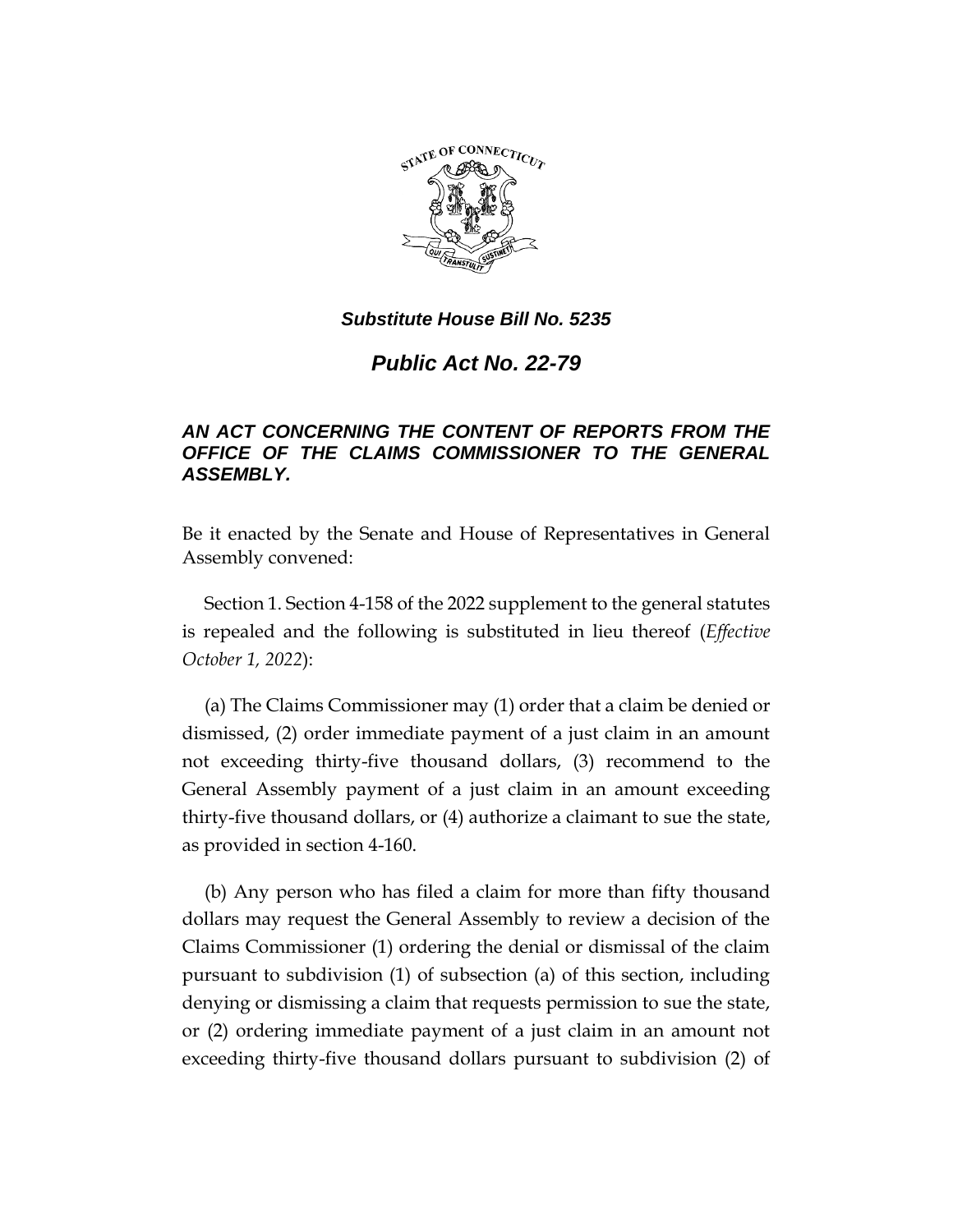subsection (a) of this section. A person who has filed a claim that has been denied or dismissed by a temporary deputy pursuant to subsection (d) of section 4-160, may request the General Assembly to review such denial or dismissal. A request for review shall be in writing and filed with the Office of the Claims Commissioner not later than twenty days after the date the person requesting such review receives a copy of the decision. The filing of a request for review shall automatically stay the decision of the Claims Commissioner or temporary deputy.

(c) The Office of the Claims Commissioner shall submit each claim for which a request for review is filed pursuant to this section to the General Assembly pursuant to section 4-159.

(d) If the Claims Commissioner orders immediate payment of a just claim in an amount not exceeding thirty-five thousand dollars pursuant to subdivision (2) of subsection (a) of this section and a request for review is not timely filed pursuant to subsection (b) of this section, the Office of the Claims Commissioner shall deliver to the Comptroller a certified copy of the Claims Commissioner's order and the Comptroller shall make payment from such appropriation as the General Assembly may have made for the payment of claims or, in the case of contractual claims for goods or services furnished or for property leased, from the appropriation of the agency which received such goods or services or occupied such property.

(e) Whenever the Claims Commissioner deems it just and equitable, the Claims Commissioner may, at any time prior to the submission of a claim to the General Assembly pursuant to subsection (a) of section 4- 159, vacate the decision made pursuant to subsection (a) of this section and undertake such further proceedings in accordance with this chapter as the Claims Commissioner may, in his or her discretion, deem appropriate.

(f) Not later than five days after the convening of each regular session,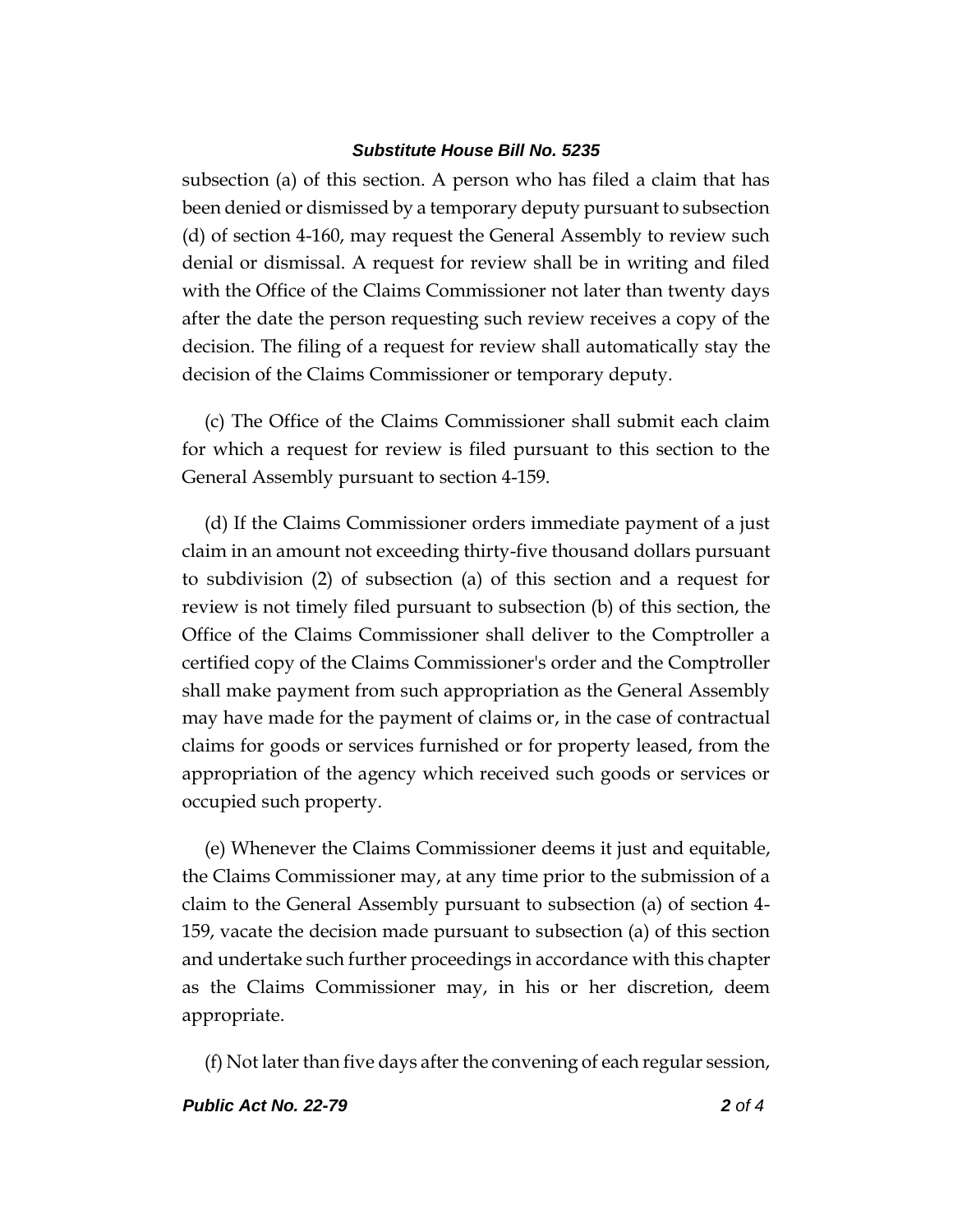the Office of the Claims Commissioner shall report to the General Assembly on all claims decided pursuant to this section during the preceding calendar year. Such report shall include, but not be limited to, the following information for the preceding calendar year: (1) The total number of new claims filed; (2) the total number of claims disposed of; (3) the total number of claims that were dismissed; (4) the total number of claims that were denied; (5) a description of each order of immediate payment of a just claim in an amount not exceeding thirty-five thousand dollars, which description shall minimally include, the name of the claimant, the amount paid to the claimant and the reasoning for the payment to the claimant; and (6) the total number of claimants who were authorized to sue the state.

Sec. 2. Section 4-159a of the general statutes is repealed and the following is substituted in lieu thereof (*Effective October 1, 2022*):

(a) (1) Not later than five days after the convening of each regular session, the **[**Office of the**]** Claims Commissioner shall report to the General Assembly on all claims that have been filed with the Office of the Claims Commissioner pursuant to section 4-147 and have not been disposed of by the Office of the Claims Commissioner within two years of the date of filing or within any extension thereof granted by the General Assembly pursuant to subsection (c) of this section, except claims in which the parties have stipulated to an extension of time for the Office of the Claims Commissioner to dispose of the claim. (2) The report submitted by the Claims Commissioner pursuant to subdivision (1) of this subsection shall minimally include (A) an explanation as to why the claim has not been disposed of, and (B) the date by which a decision will be rendered on the claim in the event the General Assembly were to grant the Office of the Claims Commissioner an extension of time to dispose of the claim.

(b) The Office of the Claims Commissioner shall give notice to all claimants whose claims are the subject of a report as provided in